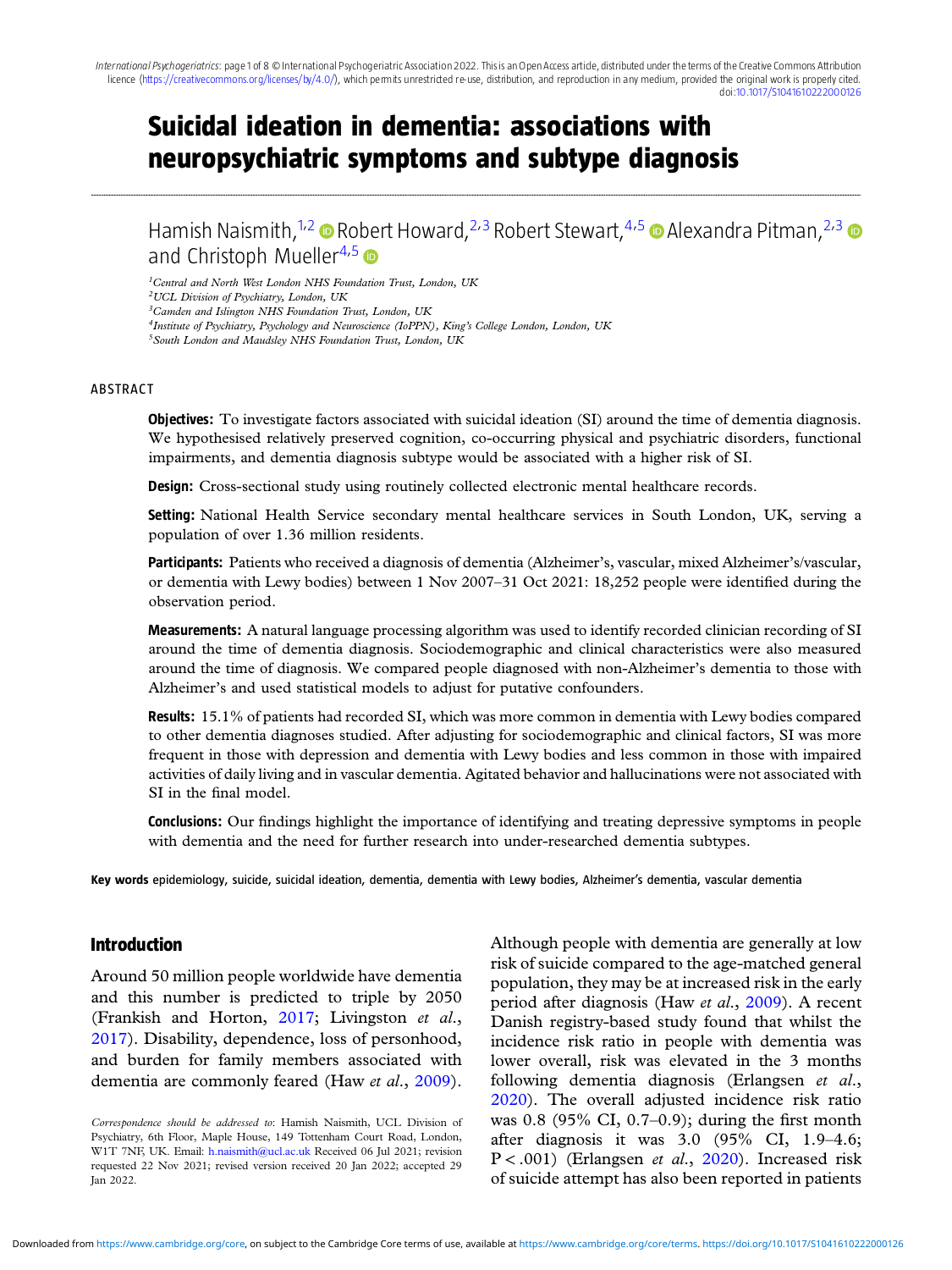with a recent diagnosis of dementia and mild cognitive impairment (Günak et al., [2021](#page-7-0)).

The reasons for these associations and temporal trends are not clear, but several explanations have been proposed. Patients with early dementia might have psychiatric comorbidities, such as depression, which increase suicide risk (Erlangsen *et al.*, [2020;](#page-7-0) Haw et al., [2009\)](#page-7-0). Another plausible mechanism for the elevated suicide risk immediately after diagnosis is the distress associated with receiving a diagnosis (Alvarez Muñoz et al.,  $2020$ ; Erlangsen et al.,  $2020$ ). Initial awareness of the implications of a diagnosis whilst cognition is relatively preserved, and while patients are in possession of the cognitive means to plan and effect suicide, may contribute to this period of increased risk (De Berardis et al., [2018;](#page-6-0) Erlangsen et al., [2020\)](#page-7-0).

In light of these findings, we were interested in suicidal ideation (SI) in people with dementia around the time of diagnosis. Previous literature has identified that SI is observed in mild dementia and is strongly associated with depression (Haw et al., [2009\)](#page-7-0). However, there are limitations of the current literature, including small sample sizes, unclear definitions of SI and insufficient investigation of the impact of diagnosis subtypes, particularly non-Alzheimer's dementias (Draper, [2015;](#page-7-0) Haw et al., [2009](#page-7-0)). We therefore specifically investigated diagnostic subtypes, including vascular dementia and dementia with Lewy Bodies (DLB). It is thought that patients with these disorders may be at increased risk due to the association of these subtypes with neuropsychiatric symptoms such as depression and, especially in the case of DLB, hallucinations, and delusions (Armstrong et al., [2020;](#page-6-0) Haw et al., [2009\)](#page-7-0).

As the prevalence of dementia rises with increasing age, we were also interested in risk factors for suicidality in older adults, including physical illness, impairment in functioning, and activities of daily living and social isolation (Conwell et al., [2011\)](#page-6-0).

We hypothesised that preserved cognitive functioning, co-occurring neuropsychiatric symptoms, functional difficulties, and some dementia diagnosis subtypes (particularly DLB) would be associated with SI.

## **Methods**

### Data source

Data for this study were collected using the South London and Maudsley NHS Foundation Trust (SLaM) Clinical Record Interactive Search (CRIS) platform. SLaM is one of Europe's largest healthcare providers for dementia and mental illness

and serves a population of over 1.36 million residents across four south London boroughs (Lambeth, Lewisham, Southwark, and Croydon). All services in SLaM have adopted fully electronic health records since 2006 and CRIS provides research access to over 400,000 anonymized health records within a robust governance framework (Fernandes et al., [2013;](#page-7-0) Perera et al., [2016\)](#page-7-0). CRIS has received ethical approval as an anonymized data resource (Oxford Research Ethics Committee C, reference 18/SC/0372) and its functionality is enhanced through application of natural language processing to identified relevant information from free-text records (Mueller et al., [2020](#page-7-0); Perera et al., [2016\)](#page-7-0).

#### Study sample

We included patients who received a diagnosis of dementia in SLaM services between 1 Nov 2007 and 31 Oct 2021. The date of first dementia diagnosis served as index date for analysis. We included patients who received a diagnosis of Alzheimer's dementia (F00), vascular dementia (F01), a mixed-type dementia (including F00.2 or mentions of both F00 and F01 in the same record), or DLB according to the International Classification of Diseases, version 10 (World Health Organization, [2010\)](#page-7-0). Diagnoses of dementia were ascertained from structured fields, supplemented by data from free-text records as previously described (Mueller et al., [2020\)](#page-7-0). As there is no unique code for DLB used in mental health records, this diagnosis was identified through natural language processing, and the performance of this approach has previously been evaluated. Of 69 electronically identified cases of DLB, expert diagnoses were probable or possible DLB in 78.3% of cases and dementia in Parkinson's disease in 17.4% of cases. Only three case records (4.3%) contained false positives (Mueller et al., [2018\)](#page-7-0).

### Suicidality

A natural language processing application was used to identify clinician records referring to expressions of SI in a 1-year window around the index date of first dementia diagnosis (6 months before or after index date) (CRIS NLP SERVICE, [2020\)](#page-6-0). The algorithm identified SI as the recorded thinking about considering or planning suicide from text fields in the record and was developed through expert annotation. In this process domain experts code whether the variable of interest is present in the current document having agreed pre-defined coding rules (Mueller et al., [2020\)](#page-7-0). Examples of positive annotations include: "Her main concerns were his low mood and 'the patient's suicidal ideation" and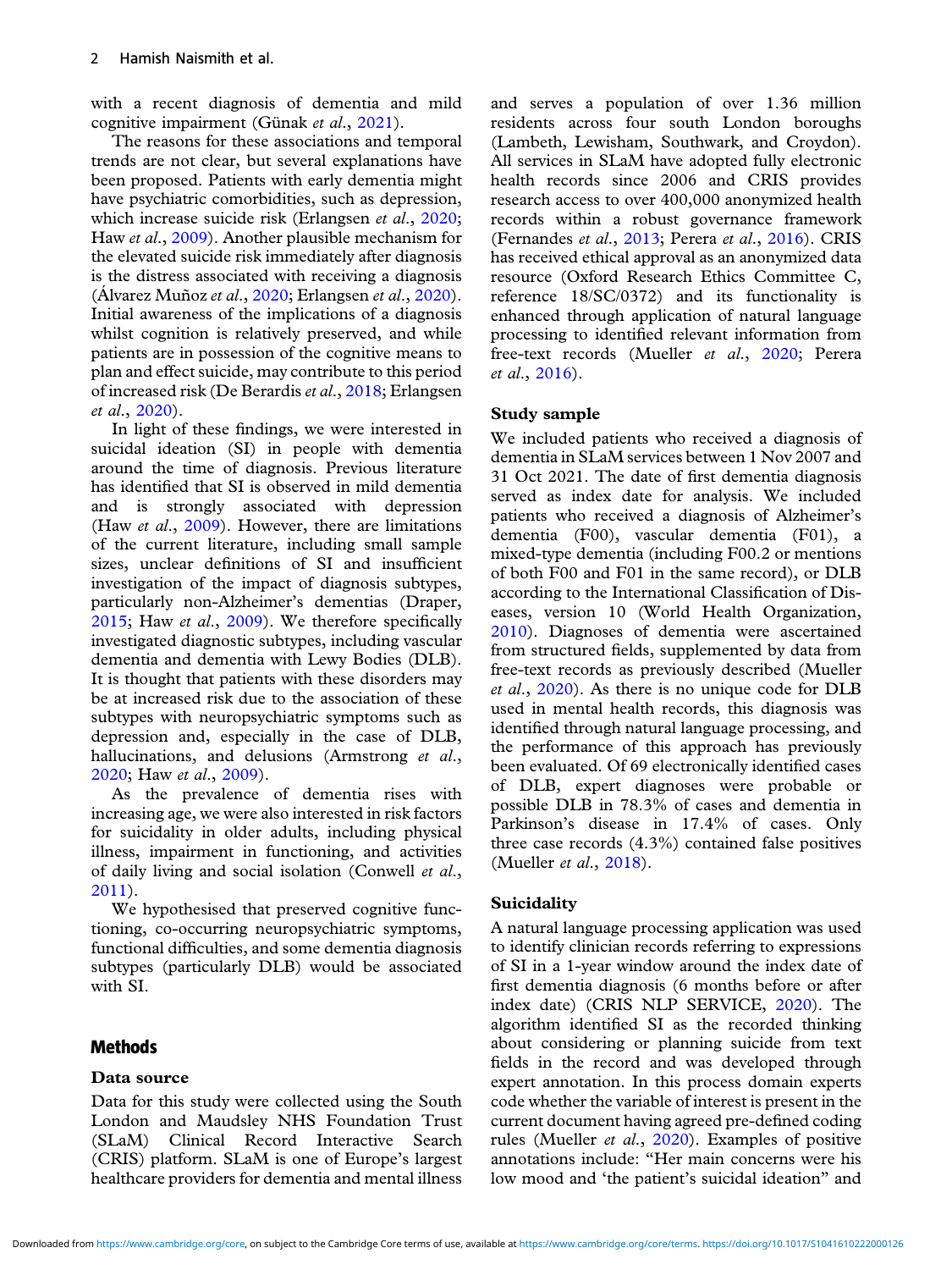"He has recently sent a letter  $(\ldots)$  describing suicidal ideation", while examples of negative annotations are "There was no immediate risk in relation to self-harm or current suicidal ideation" and "She denies having self-harming or suicidal ideation". Interrater reliability (Cohen's k) from wider performance data (not limited to people with dementia), based on 50 documents (identified through the term ideat\*), was 92%; precision, based on a random sample of 30 patients, was 97% (CRIS NLP SER-VICE, [2020\)](#page-6-0).

#### Covariates

Sociodemographic factors as recorded at index date were ascertained as follows: age, gender, marital status, ethnicity (dichotomised to White and non-White) and a neighborhood-level index of depriva-tion (Noble et al., [2007](#page-7-0)). Cognitive performance was measured through the Mini-Mental State Examination (MMSE) score closest to the initial date of diagnosis (Folstein et al., [1975](#page-7-0)). Co-occurring mental and physical health problems, as well as functional difficulties, were established using the Health of the Nation Outcome Scales (HoNOS) (Burns et al., [1999\)](#page-6-0). HoNOS is a well-established and validated measure of patient welfare, routinely used in UK dementia and mental services and encompassing 12 clinician-rated subscales. We included scales on difficulties due to neuropsychiatric symptoms, including agitated behavior, hallucinations and/or delusions or depressed mood, physical illness, or disability and activities of daily living. Each subscale is rated on a scale ranging from 0 (no problem) to 4 (severe or very severe problem). We dichotomized the scores to "minor or no problems" (scores 0 or 1) and "mild" to severe problems" (scores 2–4) for easy interpretation (Burns et al., [1999](#page-6-0)).

#### Statistical Analyses

We used Stata version 15 (StataCorp. 2017, College Station, TX). Descriptive statistics were generated and presented for the full cohort, and whether or not the patient was recorded as displaying SI. We applied several logistic regression models to identify cross-sectional predictors of SI: first the crude/univariable analysis (model 1) and adjusted for age and gender (model 2), then for all sociodemographic variables and mean MMSE at diagnosis (model 3). Lastly, further adjustment was undertaken for physical illness and for problems with activities of daily living (model 4).

As 44% of the patients included in the final sample had missing data on at least one of the other covariates (whereby 25% of that missingness were attributable to missingness on HoNOS and MMSE scores exclusively) and we judged missingness in this sample to be random, we imputed missing values using chained equations to maximize statistical power (Oudshoorn et al., [1999\)](#page-7-0). Applying the mi package in STATA, we created 22 imputed datasets through replacing missing values through simulated values assembled from potential covariates and outcome values. Rubin's rules were applied to combine coefficients in final analyses (Rubin, [2004](#page-7-0)).

### Results

We identified 18,252 patients diagnosed with the specified dementia subtypes over the observation period. 15.1% had recorded SI around the time of dementia diagnosis. In relation to dementia subtype, 15.9% of patients with Alzheimer's dementia had SI recorded, 13.1% of patients with vascular dementia, 14.5% of patients with mixed-type dementia, and 19.9% of those with DLB.

Table [1](#page-3-0) compares those with and without SI. Patients with SI were younger, more likely to be male and from less deprived areas. Those with SI had higher mean MMSE scores and were less likely to present with difficulties with activities of daily living. While a depressed mood was more frequently recorded in those with SI, agitated behavior and physical health problems were detected more frequently in those without SI. The proportion of patients with vascular dementia was lower in the SI group and the proportion of patients with DLB higher.

Table [2](#page-4-0) presents logistic regression models for the association of patient characteristics and subtype diagnoses with SI. After adjustment for age and gender (model 2), a higher MMSE score, depressed mood, and a diagnosis of DLB were associated with SI. Conversely, higher deprivation, physical illness, impaired activities of daily living, agitated behaviors, as well as the diagnosis of vascular and mixed-type dementia were associated with lower odds of recorded SI.

Our final logistic regression model (adjusted for demographics, MMSE, physical illness, and problems with activities of daily living, model 4) identified male gender, not being married or cohabiting, and lower area-level deprivation to be associated with greater probability of recorded SI. Clinical factors associated with increased probability of SI included depressed mood and DLB subtype (odds ratio (OR): 1.35; 95% confidence interval (CI):  $1.09-1.66$ ; p-value = 0.005), while a diagnosis of vascular dementia yielded lower odds of SI compared to Alzheimer's disease. Of factors associated with dementia severity, the presence of impaired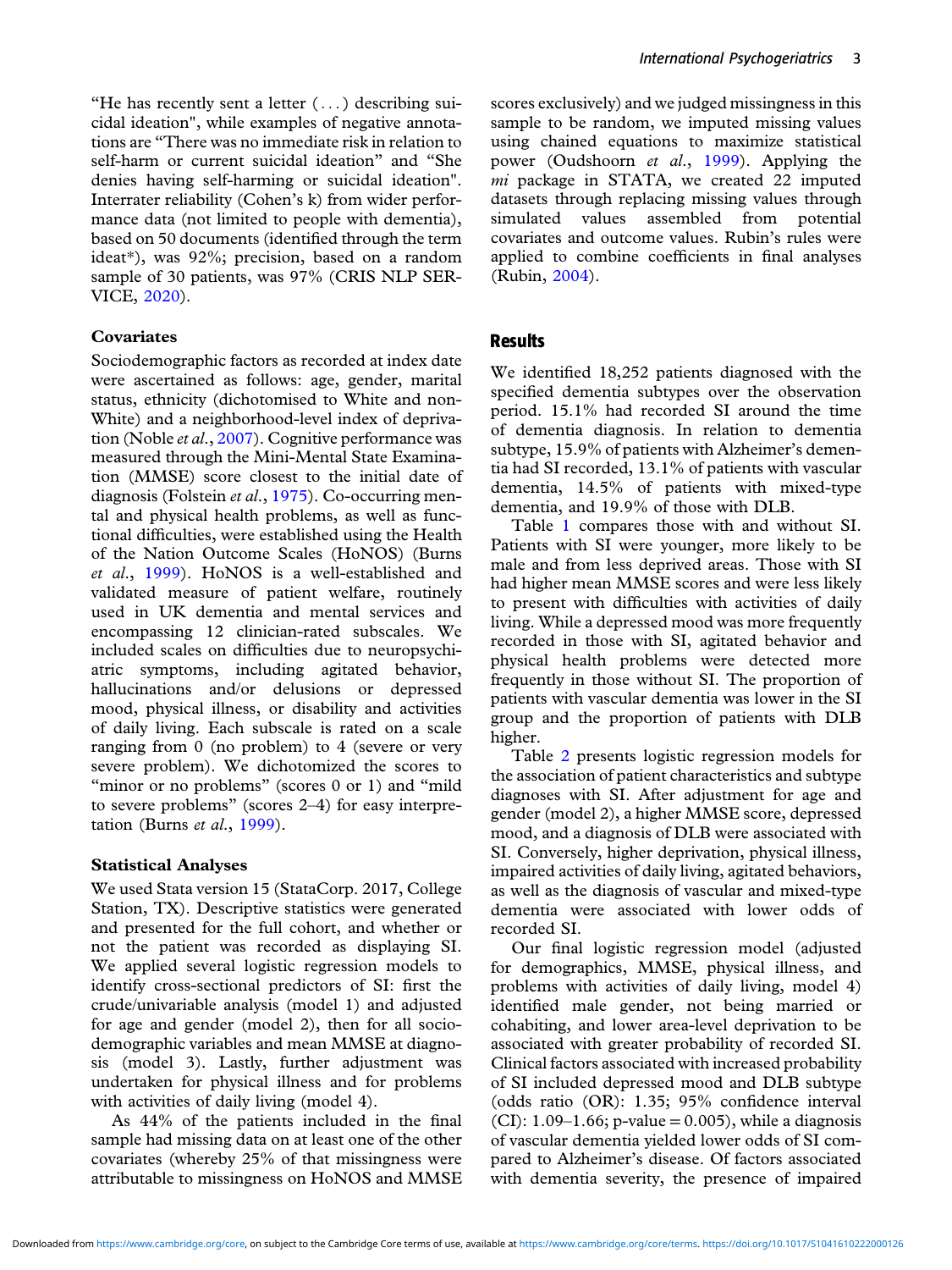| <b>RISK FACTORS</b>                                         | FULL COHORT<br>$(N = 18, 252)$ | PATIENTS WITH<br>SUICIDAL IDEATION<br>$(N = 2, 756)$ | PATIENTS WITHOUT<br>SUICIDAL IDEATION<br>$(N = 15, 496)$ | P<br>VALUE <sup>A</sup> |
|-------------------------------------------------------------|--------------------------------|------------------------------------------------------|----------------------------------------------------------|-------------------------|
| Sociodemographic status and cognitive function <sup>b</sup> |                                |                                                      |                                                          |                         |
| Mean age at dementia diagnosis (SD)                         | 81.4 (8.3)                     | 81.1 (8.6)                                           | 81.5(8.2)                                                | 0.031                   |
| Female gender (%)                                           | 61.4%                          | 59.7%                                                | 61.7%                                                    | 0.039                   |
| Non-White ethnicity (%)                                     | 28.4%                          | 29.6%                                                | 28.2%                                                    | 0.171                   |
| Married or cohabiting status $(\%)$                         | 34.3%                          | 33.4%                                                | 34.4%                                                    | 0.349                   |
| Mean index of deprivation (SD)                              | 27.2(11.0)                     | 26.1 (11.2)                                          | 27.3(11.0)                                               | < 0.001                 |
| Mean MMSE score at diagnosis (SD)                           | 18.4(6.5)                      | 18.9(6.4)                                            | 18.4(6.5)                                                | 0.001                   |
| Dementia subtype                                            |                                |                                                      |                                                          |                         |
| Alzheimer's disease                                         | 51.9%                          | 54.6%                                                | 51.4%                                                    | < 0.001                 |
| Vascular dementia                                           | 21.7%                          | 18.8%                                                | 22.3%                                                    |                         |
| Mixed-type dementia (including                              | 23.0%                          | $22.1\%$                                             | 23.2%                                                    |                         |
| Alzheimer's disease and Vascular<br>dementia)               |                                |                                                      |                                                          |                         |
| Dementia with Lewy bodies                                   | $3.4\%$                        | $4.5\%$                                              | 3.2%                                                     |                         |
| Neuropsychiatric symptoms $(\%)^c$                          |                                |                                                      |                                                          |                         |
| Agitated behavior                                           | 15.9%                          | 14.0%                                                | $16.2\%$                                                 | 0.021                   |
| Hallucinations and/or delusions                             | 11.5%                          | 11.5%                                                | 11.5%                                                    | 0.954                   |
| Depressed mood                                              | 12.5%                          | 16.8%                                                | 11.8%                                                    | < 0.001                 |
| Physical illness or disability $(\%)^c$                     | 48.7%                          | 45.6%                                                | 49.2%                                                    | 0.005                   |
| Activities of daily living $(\%)^c$                         | 54.9%                          | 48.5%                                                | 55.9%                                                    | < 0.001                 |

<span id="page-3-0"></span>Table 1. Sample characteristics for the whole cohort and by the presence of suicidality

MMSE, Mini-Mental State Examination; SD, standard deviation.

 $a$ <sub>t-test</sub> or Chi<sup>2</sup> test.

<sup>b</sup>At/around the time of dementia diagnosis.

 $c$ Percentage with HoNOS scores of 2–4 at the time closest to dementia diagnosis.

activities of daily living remained associated with lower recording of SI, while a higher MMSE score predicted SI, but this association was no longer significant (OR: 1.01; 95% CI: 1.00–1.01;  $p$ -value = 0.059).

### **Discussion**

In our study of more than 18,000 patients in routine health care, 15.1% of people with dementia had a record of SI around the time of diagnosis. After adjusting for sociodemographic and clinical factors, SI was more frequent in those with depression and a diagnosis of DLB and less common in those with impaired activities of daily living and a diagnosis of vascular dementia.

Few previous studies have reported the prevalence of SI in people with dementia (Draper, [2015\)](#page-7-0). Nevertheless, our data can be compared to two outpatient studies, both of which used the Hamilton Depression Rating scale to identify SI over the preceding week. An Australian study reported the prevalence of different severities of SI: 5.4% of patients felt life was not worth living, 3.2% reported a "wish to die" and 0.9% reported SI or gestures (Draper et al., [1998](#page-7-0)). Another outpatient study, conducted in America, reported 10% felt life was

not worth living, although the sample was small (Harwood and Sultzer, [2002\)](#page-7-0). Compared to these studies, the prevalence of SI was higher in our study. This may reflect the longer period of observation: we observed patients for 1 year. Our study would also identify recorded SI in people with dementia reported by their carers to clinicians: it has been noted that prevalence of SI is higher in studies using caregiver-administered questionnaires compared to patient self-report (Draper et al., [1998](#page-7-0)).

We found that younger age was associated with SI in a model adjusted for demographics and cognition (model 3), which is consistent with other studies of suicidality in people with dementia and may reflect difficulties in adjusting to the diagnosis (Álvarez Muñoz et al., [2020;](#page-6-0) Draper, [2015\)](#page-7-0). Other predictors identified are also consistent with known risk factors in older adults without dementia. We found patients who were not married or cohabiting had a greater risk of SI; loneliness, low social support, and loss of a spouse have also been associated with increased risk in older adults (Conwell et al., [2011\)](#page-6-0).

Less severe dementia at diagnosis was associated with higher odds of presenting with SI, which was reflected in both the MMSE score and our measurement of functional impairment. Previous studies of SI often lack information about the stage of dementia (Draper, [2015\)](#page-7-0); nonetheless, our finding would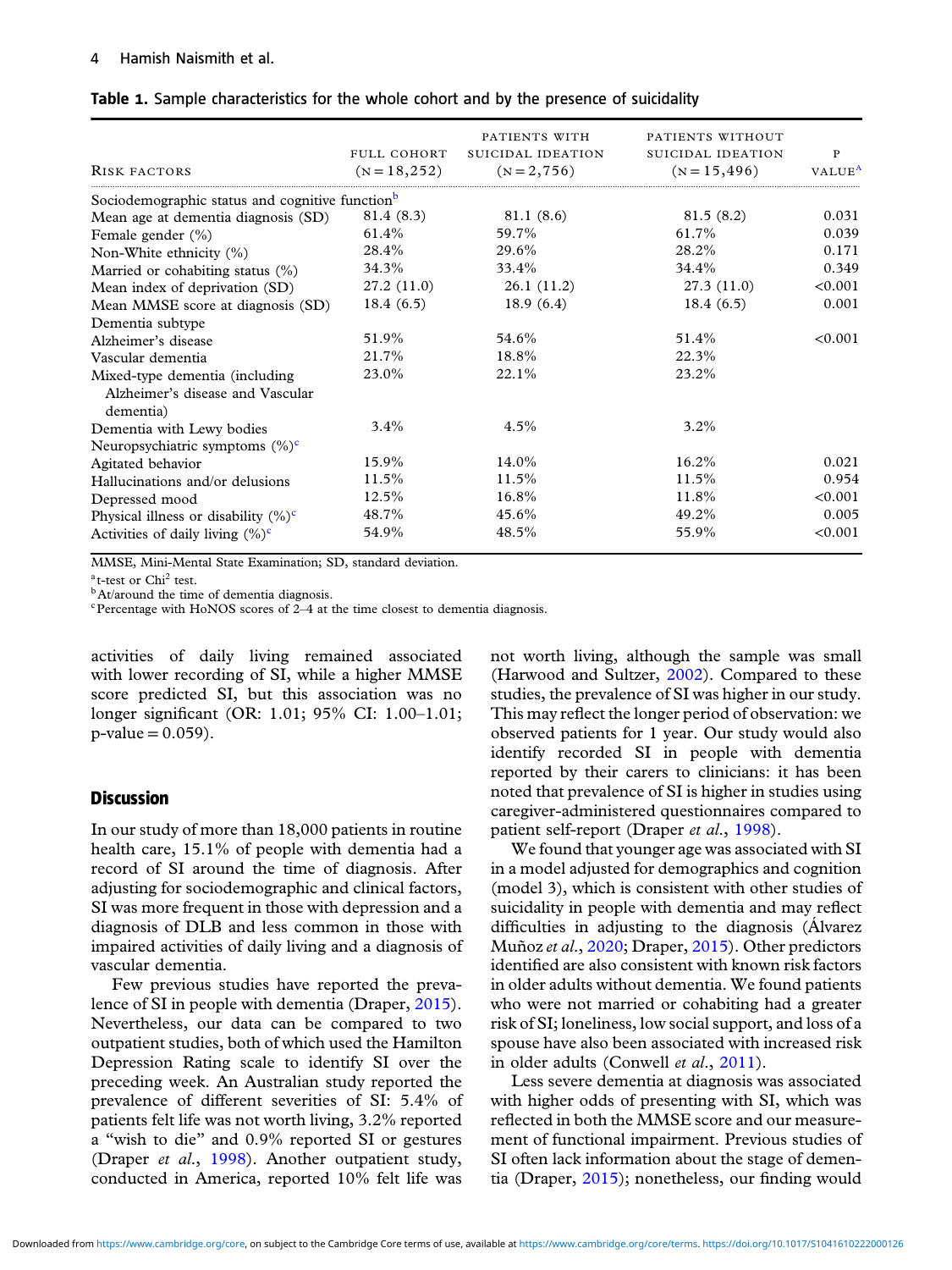| Table 2. Associations between the characteristics of people with dementia with and without SI and the probability of SI in logistic regression models (presented |  |  |  |
|------------------------------------------------------------------------------------------------------------------------------------------------------------------|--|--|--|
| as odds ratios and 95% confidence intervals)                                                                                                                     |  |  |  |

| CLINICAL CHARACTERISTICS/RISK FACTORS                     |                                         | MODEL 1<br>(CRUDE)  | MODEL 2 (ADJUSTED<br>FOR AGE AND GENDER) | MODEL 3<br>(ADJUSTED FOR<br>$A$ AND $B$ ) | MODEL 4<br>(ADJUSTED FOR<br>$A-D$ ) |
|-----------------------------------------------------------|-----------------------------------------|---------------------|------------------------------------------|-------------------------------------------|-------------------------------------|
| (A) Sociodemographic factors at time of                   | Age <sup>a</sup>                        | $0.99(0.99-1.00)$   | $1.00(0.99-1.00)$                        | $0.99(0.99-1.00)$                         | $1.00(0.99-1.00)$                   |
| diagnosis                                                 | Female gender                           | $0.92(0.84-1.00)$   | $0.93(0.85-1.01)$                        | $0.91(0.83 - 0.99)$                       | $0.90(0.83 - 0.98)$                 |
|                                                           | Non-White ethnicity                     | $1.06(0.97-1.16)$   | $1.04(0.95-1.14)$                        | $1.09(0.99-1.20)$                         | $1.09(0.99-1.20)$                   |
|                                                           | Married or cohabiting                   | $0.96(0.88-1.06)$   | $0.92(0.84-1.02)$                        | $0.89(0.81 - 0.98)$                       | $0.88(0.80 - 0.97)$                 |
|                                                           | Mean index of deprivation <sup>b</sup>  | $0.91(0.87-0.94)$   | $0.90(0.87-0.94)$                        | $0.90(0.87-0.93)$                         | $0.91(0.88 - 0.95)$                 |
| (B) Mean MMSE at time of diagnosis <sup>c</sup>           |                                         | $1.01(1.01-1.02)$   | $1.01(1.00-1.02)$                        | $1.01(1.01-1.02)$                         | $1.01(1.00-1.01)$                   |
| (C) Physical illness or disability $\mathbf{d}$           |                                         | $0.85(0.77-0.94)$   | $0.86(0.77-0.95)$                        | $0.89(0.80-0.99)$                         | $0.96(0.86-1.08)$                   |
| (D) Problems with activities of daily living <sup>d</sup> |                                         | $0.74(0.68 - 0.82)$ | $0.75(0.68 - 0.83)$                      | $0.78(0.71 - 0.87)$                       | $0.79(0.71 - 0.89)$                 |
| Neuropsychiatric symptoms <sup>d</sup>                    | Agitated behavior                       | $0.83(0.72-0.96)$   | $0.82(0.72 - 0.95)$                      | $0.88(0.76-1.03)$                         | $0.95(0.81-1.10)$                   |
|                                                           | Hallucinations and/or delusions         | $0.98(0.82 - 1.18)$ | $0.99(0.83 - 1.18)$                      | $1.02(0.86-1.23)$                         | $1.08(0.90-1.29)$                   |
|                                                           | Depressed mood                          | $1.47(1.26-1.71)$   | $1.47(1.26-1.71)$                        | $1.50(1.29-1.76)$                         | $1.60(1.37-1.88)$                   |
| Dementia subtype                                          | Alzheimer's dementia $(n = 9,468)$      | $1$ (ref)           | $1$ (ref)                                | $1$ (ref)                                 | $1$ (ref)                           |
|                                                           | Vascular dementia $(n = 3,968)$         | $0.79(0.71 - 0.88)$ | $0.78(0.70-0.87)$                        | $0.80(0.72-0.89)$                         | $0.81(0.73-0.90)$                   |
|                                                           | Mixed-type dementia (including A        | $0.90(0.81 - 0.99)$ | $0.89(0.81 - 0.99)$                      | $0.90(0.81-1.00)$                         | $0.92(0.83 - 1.03)$                 |
|                                                           | lzheimer's and vascular) $(n = 4, 199)$ |                     |                                          |                                           |                                     |
|                                                           | Dementia with Lewy bodies $(n = 617)$   | $1.32(1.07-1.62)$   | $1.28(1.04-1.57)$                        | $1.28(1.04-1.58)$                         | $1.35(1.09-1.66)$                   |

MMSE, Mini-Mental State Examination.

<span id="page-4-0"></span>Downloaded from https://www.cambridge.org/core, on subject to the Cambridge Core terms of use, available at https://www.cambridge.org/core/terms. https://doi.org/1017/51041610222000126 Downloaded from<https://www.cambridge.org/core>, on subject to the Cambridge Core terms of use, available at <https://www.cambridge.org/core/terms>. <https://doi.org/10.1017/S1041610222000126>

<sup>a</sup>Per 1-year increase in age.<br><sup>b</sup>Per 10-point increase in deprivation score.

<sup>c</sup>Per one point increase in MMSE score.<br><sup>d</sup>Those with HoNOS score 2–4 form the exposure group; bold denotes p value below the threshold for significance set at p<0.05.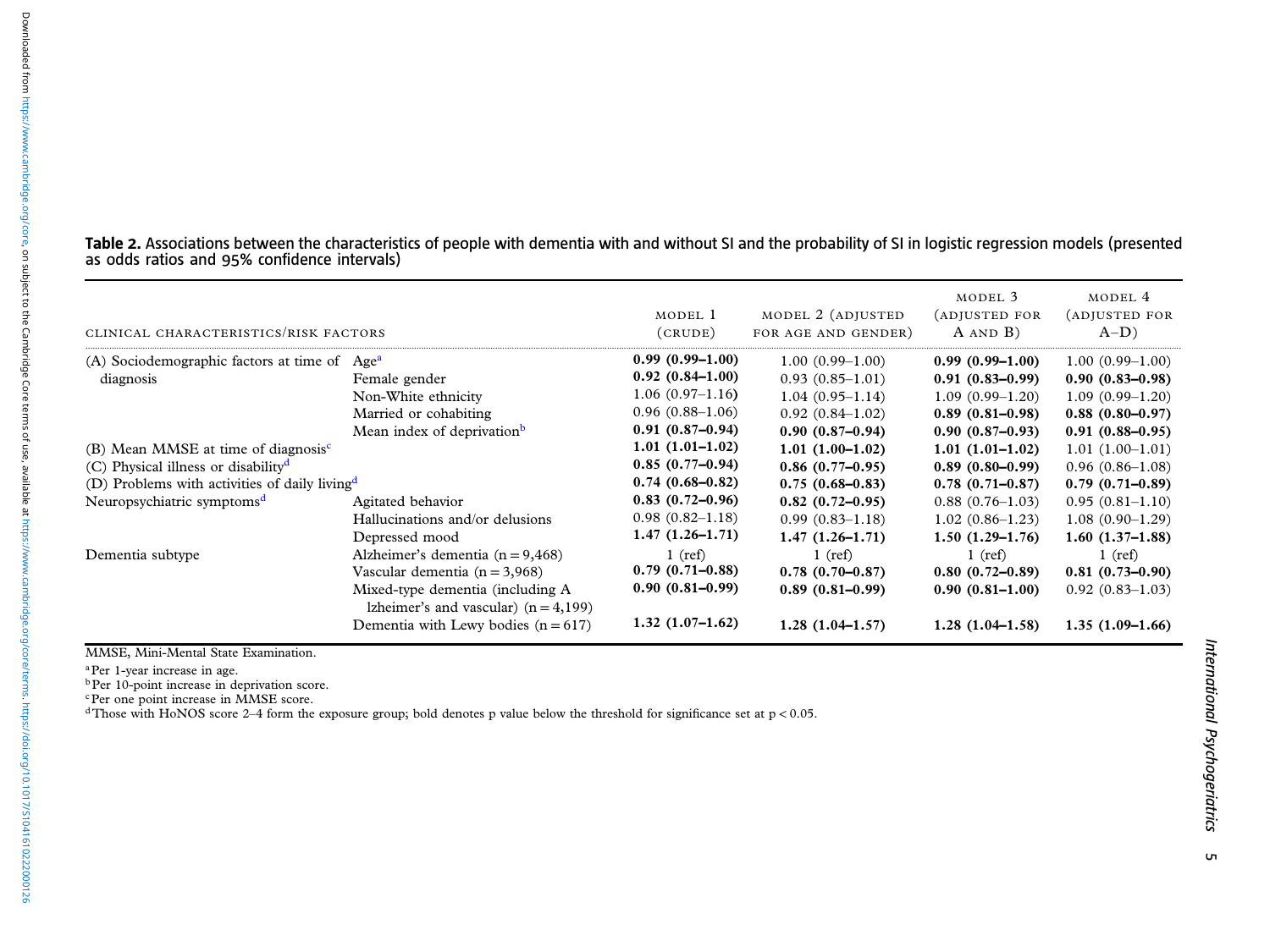be consistent with research on suicide, in particular the Danish registry study described in our introduction (Erlangsen et al., [2020\)](#page-7-0). It would also be consistent with the theory that suicide risk may plausibly be elevated in the early stages of dementia when insight into the illness and its prognosis may be preserved (De Berardis et al., [2018;](#page-6-0) Haw et al., [2009\)](#page-7-0).

The Danish registry study also showed the incidence risk ratio for suicide declined following a period of increased risk in the 3 months after diagnosis: this may be due to the reduced ability to consider and plan acts of suicide as cognitive impairment progresses (Erlangsen et al., [2020\)](#page-7-0). Our study suggests that the pattern observed for SI may also be similar to that of suicide, with more advanced dementia being associated with lower risk. Agitated behavior (which is more common in moderate and severe stages of dementia (Livingston et al., [2017](#page-7-0))) was only associated with a greater risk of SI in our first two models. In our more complex models, which include adjustment for other markers of dementia severity such as problems with activities of daily living, the association of agitated behaviour with SI was no longer significant.

Depressed mood was significantly associated with SI, which is in keeping with previous research showing depression is a risk factor for SI in dementia and also for suicide in later life (Conwell et al., [2011\)](#page-6-0). Depression is common in dementia and is associated with behavioral disturbance, poorer quality of life, and significant functional impairments even if the depressive symptoms are mild (Lyketsos et al., [1997;](#page-7-0) Starkstein et al., [2005](#page-7-0)).

After confounder adjustment, patients with DLB were at 1.35 higher odds of SI than those with Alzheimer's dementia. There are several possible explanations for this. First, patients with DLB might have a greater burden of non-cognitive symptoms, which significantly impact quality of life (van de Beek et al., [2019](#page-6-0)). These include delusions and hallucinations, behavioral disturbances, and sleep disorders (Armstrong et al., [2020;](#page-6-0) Galvin et al., [2010\)](#page-7-0). Second, patients with DLB may have fluctuating insight into their cognitive limitations and times of greater insight and functioning could plausibly be associated with increased risk (Armstrong et al., [2020\)](#page-6-0). Finally, patients and their carers report negative experiences of the diagnostic process with DLB: they may attend multiple consultations over years and receive a delayed diagnosis or an initial misdiagnosis (Armstrong et al., [2020;](#page-6-0) Galvin et al., [2010;](#page-7-0) Surendranathan et al., [2020](#page-7-0)). Reaching a diagnosis in DLB may be more challenging because of fluctuations in symptoms and use of different diagnostic criteria, which may lead to lower case detection rates (Hogan et al., [2016\)](#page-7-0).

Vascular dementia subtype was associated with decreased risk for SI in our study. This is in keeping with previous research showing that, despite depression being more common in vascular dementia compared to Alzheimer's dementia, suicide may be less common (Haw *et al.*, [2009\)](#page-7-0).

In addition to the differing symptom profiles of the dementia subtypes, underlying neurobiological changes might explain the variation in risk associated with different types of dementia. For example, amyloid deposits, which are observed in Alzheimer's disease, are a risk factor for suicide (De Berardis et al., [2018\)](#page-6-0).

## Strengths and limitations

Strengths of this study are the large sample size compared to previous studies: to our knowledge, this is the largest cross-sectional study of dementia and SI to date (Alvarez Muñoz et al.,  $2020$ ). A further strength is the specific comparison of non-Alzheimer's dementias to Alzheimer's disease dementia. Our use of routinely collected data minimises response bias and we incorporated widely used and validated measures (MMSE and HONOS).

Limitations include a reliance on the accuracy of clinical data entries and on the natural language processing algorithm to bolster the detection of covariates. The algorithm for SI detection was not limited to people with dementia. As such, internal validity may be affected if people with dementia express SI differently to other patients in secondary mental healthcare settings and further investigation of this should be undertaken. We also acknowledge that we would not have detected SI if clinicians had not enquired, or patients declined to disclose it.

It is conceivable that clinicians, who are aware of the distressing neuropsychiatric symptoms in DLB, may enquire more frequently about SI in this patient group. This could plausibly have biased our results towards greater detection of SI in DLB compared to those with other dementia subtypes. However, we consider this unlikely because, in the UK, patients attending memory clinic are routinely asked about SI regardless of their dementia subtype.

Our findings for DLB also depend on the accurate detection and diagnosis of dementia subtype by clinicians. In our sample, 3.4% of all patients with dementia had the DLB subtype, which is in line with one previous estimated range of 3.2–7.1% from a previous systematic review (Hogan et al., [2016](#page-7-0)). Due to being at the lower end of the expected DLB case detection rate, it is plausible that patients we included with DLB represent those with more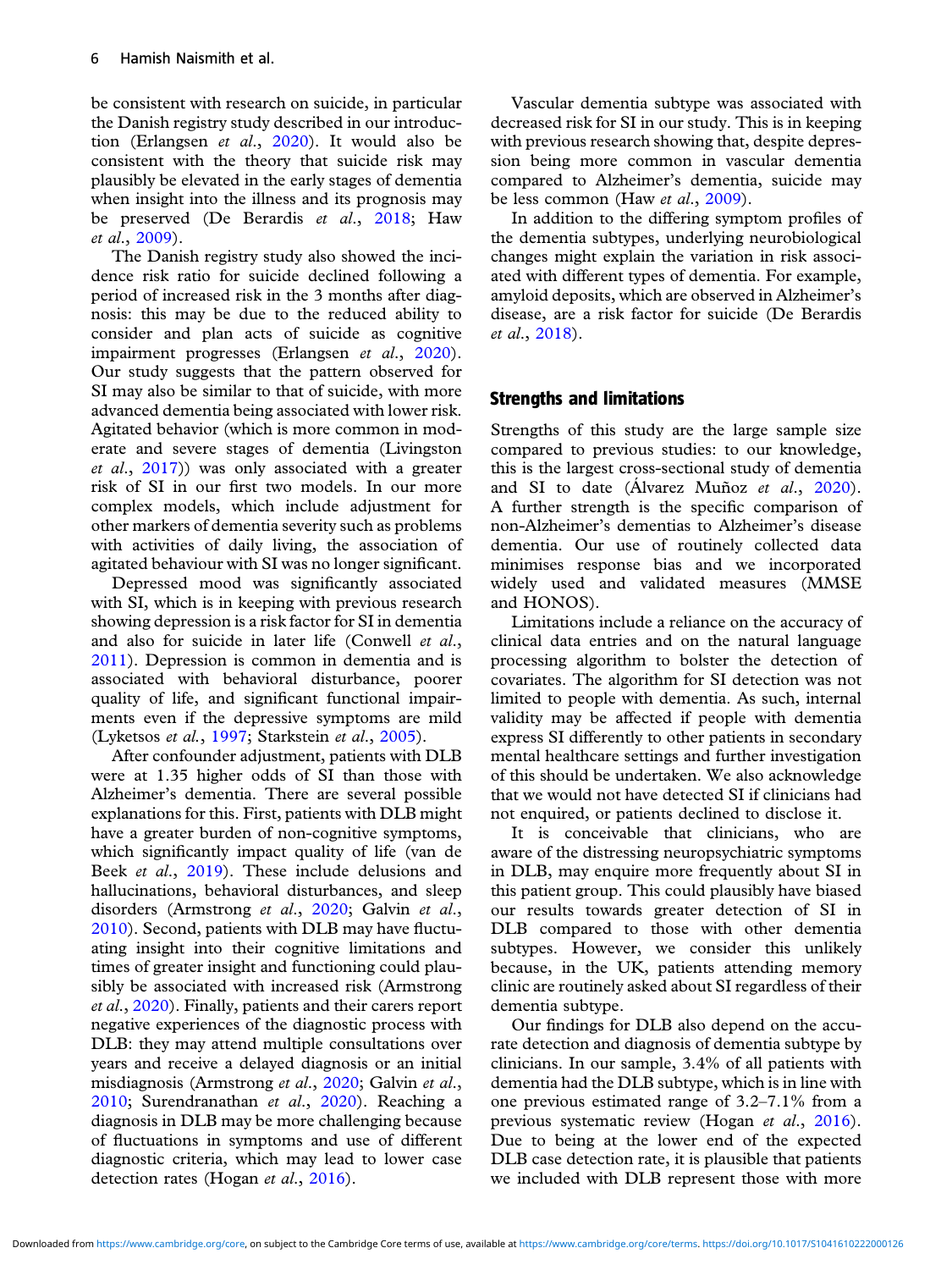<span id="page-6-0"></span>troubling neuropsychiatric symptoms who are more likely to come to medical attention.

Our study specifically focused on SI, but we were not able to investigate the related outcomes of selfharm and suicide, which might be expected to have similar associations. An NLP algorithm is not yet developed for the identification of self-harm in routinely collected data and suicide is challenging to study due to it being a comparatively rare outcome.

## Conclusions and future research directions

The association of neuropsychiatric symptoms, physical illness, or disability and DLB subtype with a greater probability of SI highlights the need for further research to delineate potential causal relationships between the studied covariates and suicidality. This could be done using longitudinal designs and including more detailed measures of executive function in the months and years after diagnosis. Additional research in other locations would also inform the external validity of this study's findings.

Further study of the associations between SI, suicide attempt, and suicide would be of interest to clinicians in understanding the risk of these different outcomes. The potential effect of addressing modifiable risk factors such as depression and other neuropsychiatric symptoms should be undertaken. The potential for postdiagnostic support to reduce suicidality should also be investigated; the introduction of community support for people with dementia is one suggested explanation for a lower suicide rate in more recent cohorts of people with dementia in Denmark (Erlangsen et al., [2020](#page-7-0)).

Efforts to reduce the estimated 4.8% of patients expressing SI after a dementia diagnosis may be served by further training memory clinic staff to ask about SI and addressing modifiable risk factors. Involving carers in medication safeguarding as part of means restriction may reduce risk as the suicide prevention intervention supported by the strongest evidence (Zalsman et al., [2016\)](#page-7-0).

## Conflict of interest

R. Stewart has received funding from Janssen, GSK, and Takeda outside the submitted work. Other authors have nothing to disclose.

## Description of authors' roles

C. Mueller, R. Howard, and H. Naismith formulated the research question; C. Mueller ran the CRIS data extraction and statistical analysis; C. Mueller and H. Naismith wrote the first draft of the manuscript; C. Mueller, H. Naismith, and R. Howard made revisions to the manuscript in response to feedback from reviewers; all authors read, commented on, and contributed to the final manuscript.

C. Mueller and R. Stewart are part-funded by the National Institute for Health Research (NIHR) Biomedical Research Centre at South London and Maudsley NHS Foundation Trust and King's College London, which also supports the development and maintenance of the Biomedical Research Centre Case Register. R. Howard is supported by the NIHR UCLH BRC. The views expressed are those of the author(s) and not necessarily those of the National Health Service, the NIHR, or the Department of Health and Social Care.

## Acknowledgements

The authors wish to thank the Clinical Record Interactive Search (CRIS) team.

The data accessed by CRIS remain within a National Health Service firewall and governance is provided by a patient-led oversight committee. Subject to these conditions, data access is encouraged and those interested should contact R. Stewart ([robert.stewart@kcl.ac.uk\)](mailto:robert.stewart@kcl.ac.uk), CRIS academic lead.

### References

- Álvarez Muñoz, F. J. et al. (2020). Suicide and dementia: systematic review and meta-analysis. Revista de Psiquiatría y Salud Mental (English Edition), 13, 213–227. DOI [10.1016/j.rpsmen.2020.04.006](https://doi.org/10.1016/j.rpsmen.2020.04.006).
- Armstrong, M. J. et al. (2020). Suicide and Lewy body dementia: report of a Lewy body dementia association working group. International Journal of Geriatric Psychiatry, 36, 373–382. DOI [10.1002/gps.5462](https://doi.org/10.1002/gps.5462).
- van de Beek, M. et al. (2019). Trajectories and determinants of quality of life in dementia with Lewy bodies and Alzheimer's disease. Journal of Alzheimer's Disease, 70, 389–397. DOI [10.3233/JAD-190041](https://doi.org/10.3233/JAD-190041).
- De Berardis, D. et al. (2018). A complex relationship between suicide, dementia, and amyloid: a narrative review. Frontiers in Neuroscience, 12, 371. DOI [10.3389/fnins.2018](https://doi.org/10.3389/fnins.2018.00371) [.00371](https://doi.org/10.3389/fnins.2018.00371).
- Burns, A. et al. (1999). Health of the nation outcome scales for elderly people (HoNOS  $65 +$ ). British Journal of Psychiatry, 174, 424–427. DOI [10.1192/bjp.174.5.424](https://doi.org/10.1192/bjp.174.5.424).
- Conwell, Y., Van Orden, K. and Caine, E. D. (2011). Suicide in older adults. Psychiatric Clinics of North America, 34, 451–468. DOI [10.1016/j.psc.2011.02.002.](https://doi.org/10.1016/j.psc.2011.02.002)
- CRIS NLP SERVICE. (2020). Library of Production-Ready Applications, Version 1.3. Available at: [https://www](https://www.maudsleybrc.nihr.ac.uk/media/325736/applications-library-v13.pdf) [.maudsleybrc.nihr.ac.uk/media/325736/applications](https://www.maudsleybrc.nihr.ac.uk/media/325736/applications-library-v13.pdf)[library-v13.pdf;](https://www.maudsleybrc.nihr.ac.uk/media/325736/applications-library-v13.pdf) last accessed 30 October 2020.